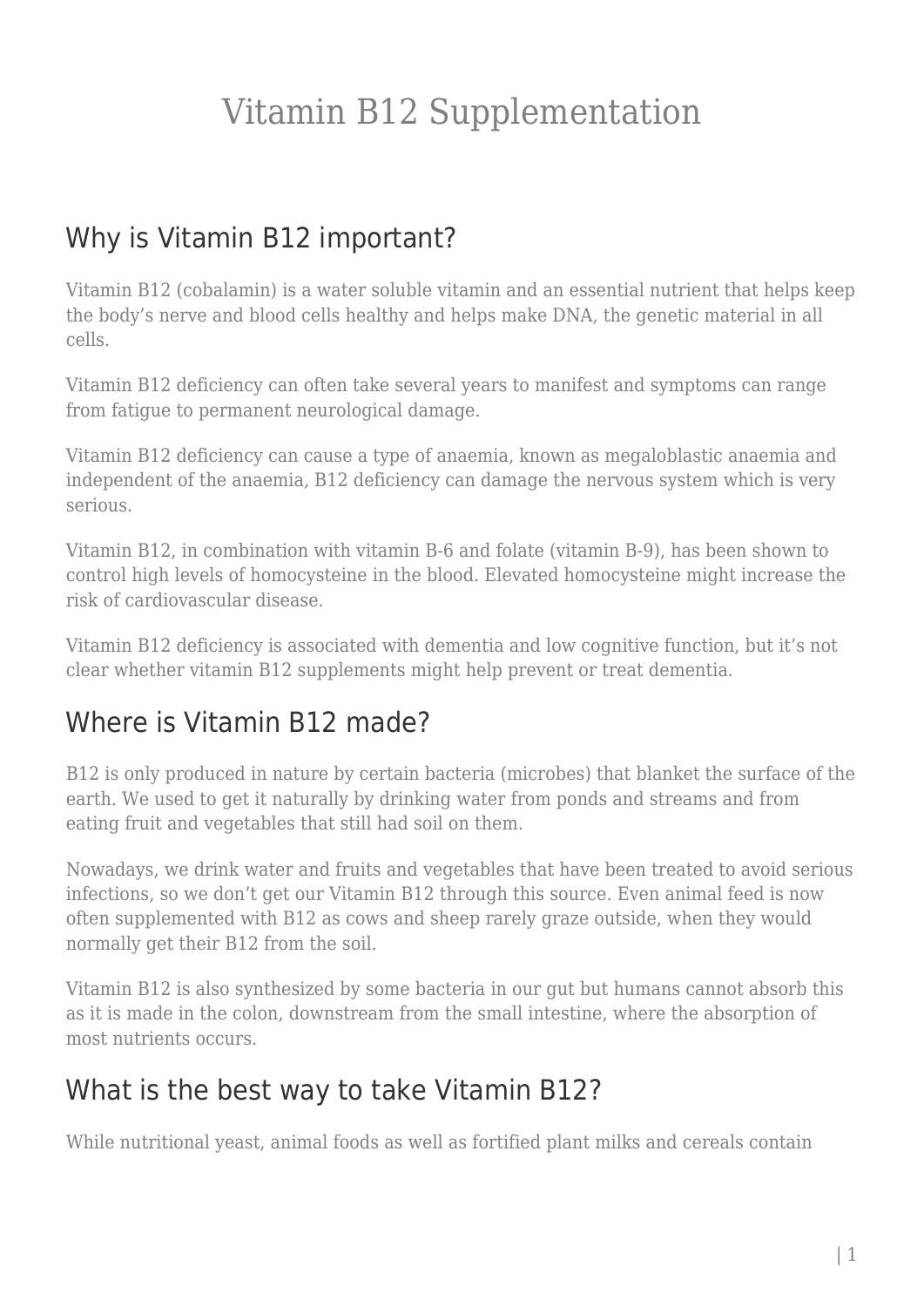## Vitamin B12 Supplementation

some Vitamin B12, the best way to ensure satisfactory levels is to take a supplement of cyanocobalamin or methylcobalmin. The dose depends on age and other medical conditions. I recommend people following a plant-based diet to take a B12 supplement unless there is a good reason not to. If you choose to obtain B12 from enriched foods, like yeast extract or nutritional yeast, then a serving will need to be eaten at least twice a day.

The recommended daily intake (RDI) of vitamin B12 is 2.4 mcg for both men and women, though pregnant and breastfeeding women have a higher need. Only 10 mcg of a 500 mcg B12 supplement is absorbed in people without a deficiency, hence the higher commercial doses.

It is advised to take a Vitamin B12 supplement (25 – 100 mcg daily or 2000 mcg/week of cyanocobalmin, if under 65 or if >65 year (1000 mcg/daily). Vitamin B12 is better absorbed in smaller, frequent doses as a substance called intrinsic factor released in the stomach is needed for the absorption of Vitamin B12. Only enough intrinsic factor is excreted per meal to absorb 2-4 micrograms of B12. If taken less frequently than daily, then higher doses are required.

Vitamin B12 injections may be needed if a deficiency is diagnosed as it raises the levels quicker. Some people cannot absorb Vitamin B12 due to certain digestive conditions and may need Vitamin B12 injections under the guidance of a health professional.

If skin breakouts are noticed, Vitamin B12 dose may need to be adjusted after a blood test with help from a health professional.

Vitamin B12 supplements are generally safe as it's a water soluble vitamin, which means any excess will pass through the urine. Too high a dose however may cause side effects such as dizziness, headaches, nausea and vomiting. Vitamin B12 supplements may also interact with other drugs such as Metformin for diabetes and Vitamin C amongst others, so its wise to check with the doctor if in any doubt.

Dr Nitu Bajekal FRCOG Dip IBLM

Consultant Gynaecologist and Women's Health Expert

Lifestyle Medicine Physician

January 2020

 $\delta$